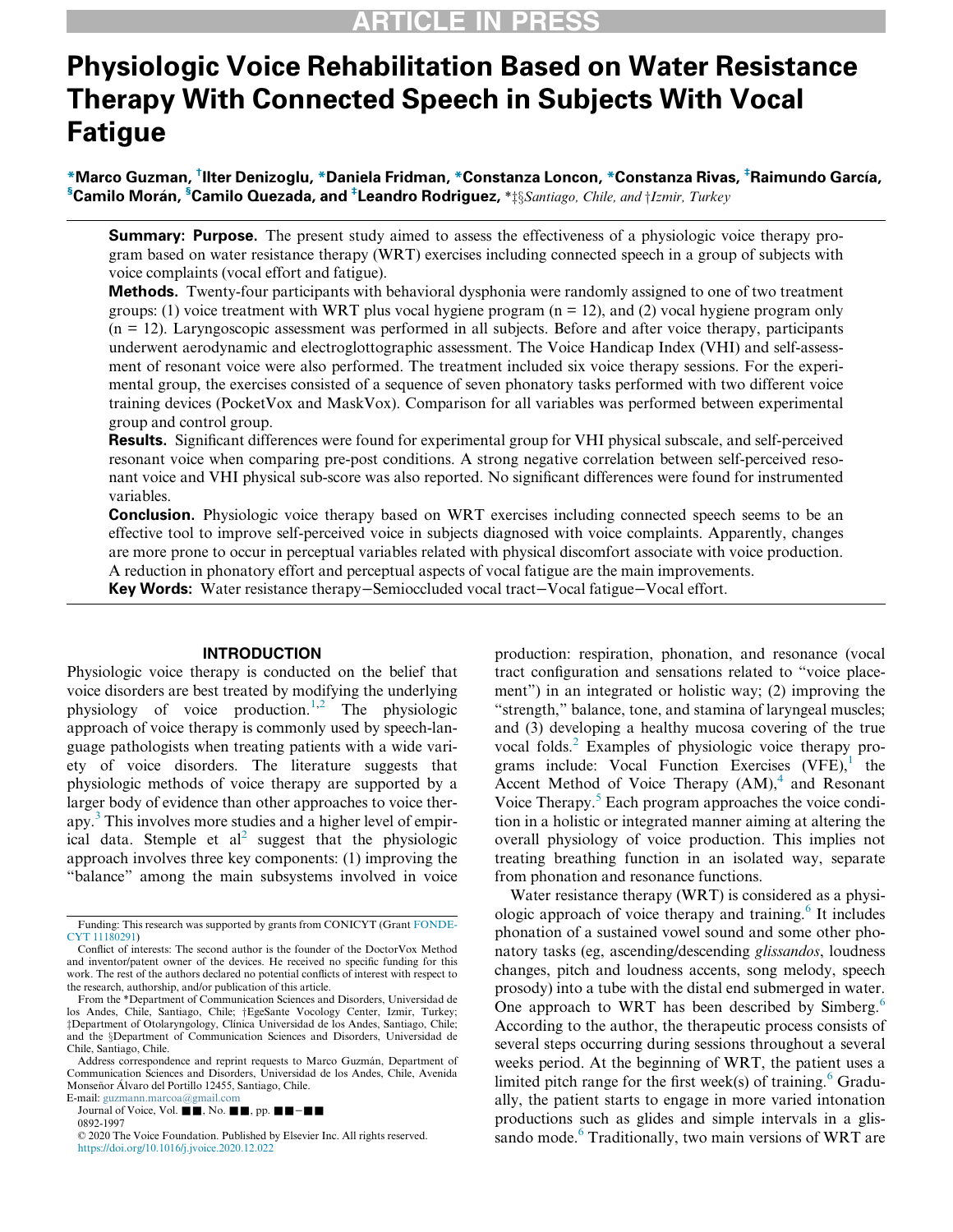used: (1) Phonation into a traditional Finnish resonance glass tube (24-28 cm in length with an 8-9 mm inner diameter) that is submerged in a recipient filled with water<sup>7</sup>; and (2) The Lax Vox technique, which involves phonation into a flexible silicone tube (35 cm in length with an inner diameter of 9-12 mm) that is submerged into a bottle filled with water.<sup>8</sup> In both versions of WRT, the patient is asked to feel vibratory sensations and to execute an easy phonation (voice production with no effort). Even though resonance glass tube and Lax Vox are the most common ways to perform WRT, phonation with an everyday drinking straw submerged into the water has been also reported as an effective tool for performing WRT in subjects with voice complaints.<sup>9</sup>

WRT belongs to a broad group of voice exercises called semi occluded vocal tract exercises (SOVTEs). SOVTEs with different types of tubes (eg, LaxVox, glass resonance tube, drinking straw) with the free end either in air or submerged in water (WRT) have some limitations. They only allow performing a single-phoneme task such as [u:]. Connected speech or singing is not possible. To overcome this limitation, a semi-occluded ventilation mask (a mask usually used for cardiopulmonary resuscitation) was first proposed by Borragan et al<sup>10</sup> in 1999. The semi-occluded ventilation mask (SOVM), which is considered a type of SOVTE, creates a more distal occlusion allowing connected speech and singing during voice therapy and training. To date, four studies have explored the effect and effectiveness of the SOVM as a training and therapeutic tool. In a Canine larynx model, Mills et al<sup>[11](#page-9-6)</sup> reported that SOVM leads to the same decrease in phonation threshold flow and phonation threshold pressure (PTP) that have been previously observed during tube phonation. Fantini et  $al<sup>12</sup>$  found significant improvements in acoustic and subjective self-assessed measures after SOVM exercises in a group of singers. Frisancho et al $^{13}$  $^{13}$  $^{13}$  suggested that immediate positive effect could be produced by connected speech phonatory tasks using the SOVM in both dysphonic subjects and subjects with normal voice. Authors concluded that SOVM exercises with connected speech seem to promote an easy voice production and a more efficient phonation (more efficient conversion from aerodynamic to acoustic energy). In a recent study designed to examine the effects of the SOVM in normophonic and dysphonic participants, it was reported that beneficial changes in both aerodynamic and acoustic variables may be observed in both groups after using  $SovM<sup>14</sup>$ 

Devices for voice training and therapy based on a combination of a mask with WRT exercises are currently being commercialized in the market. These devices (eg, Vocal Feel and MaskVox) create a more distal occlusion (similar to the above described SOVM) allowing connected speech and singing while doing water bubbling. There is only one published study exploring the immediate effects of a SOVM combined with WRT exercises (semi-occluded water resistance ventilation mask) on objective (voice range, multiparametric voice quality indices) and subjective (auditoryperceptual, self-report) vocal outcomes in subject with nor-mal voices.<sup>[15](#page-9-10)</sup> Authors concluded that both the innovative

water resistance ventilation mask and the traditional water resistance exercise seem to be effective vocal warm-up exercises for musical theater students. To the best of our knowledge, to date, there are no studies exploring the possible therapeutic effectiveness (long-term) of a mask with WRT in subjects diagnosed with voice complaints. The present study was designed to assess the effectiveness of a physiologic voice therapy program based on WRT exercises including connected speech in a group of subjects with voice complaints (vocal effort and fatigue). Based on the fact that the present program focuses on the same principles as other physiologic programs using SOVTEs, we expected a positive impact in voice of subjects on objective and subjective vocal features. Since SOVTEs have been suggested to improve phonatory efficiency (better conversion from aerodynamic to acoustic energy) and vocal economy (more acoustic output without a proportional increment of vocal folds impact stress), we hypothesized that the present program would be able to promote a higher self-perception of resonant voice production and lower handicap in voice related aspects. Also, lower airflow rate, lower PTP values, and a slightly increased electroglottographic contact quotient were also expected after voice therapy.

## METHODS

### **Participants**

Inclusion criteria for all participants were (1) age within 18- 50 years range (2) laryngoscopic diagnosis of behavioral dysphonia with the absence of organic lesions or other tissue changes (3) history of voice problems for at least one year, and (4) no current or previous voice therapy. Also, all subjects reported a sensation of muscle tension, vocal effort, and vocal fatigue from the clinical history performed by three clinicians (co-authors of the present study). This study was reviewed and approved by the Institutional Review Board of Universidad de los Andes. Informed consent was obtained from all participants. Forty-two participants were initially enrolled for this study, they were recruited from the general population by social network advertising. Eighteen subjects were excluded because their laryngoscopic diagnosis did not meet inclusion criteria. Twenty-four subjects (5 male, 19 female) laryngoscopically diagnosed with functional dysphonia (non-organic dysphonia) were randomly assigned (block randomization) to one of two treatment groups before starting voice therapy procedures: (1) voice treatment with physiologic voice therapy plus vocal hygiene program  $(n = 12;$  experimental group), and  $(2)$  vocal hygiene program only ( $n = 12$ ; control group). Mean age in the experimental group was 28 years, range 20-42. Mean age in the control group was 26 years, range 21-40. All subjects completed the whole treatment program.

#### Laryngoscopic assessment

Before voice therapy, all participants underwent laryngoscopic, aerodynamic, electroglottographic, and acoustic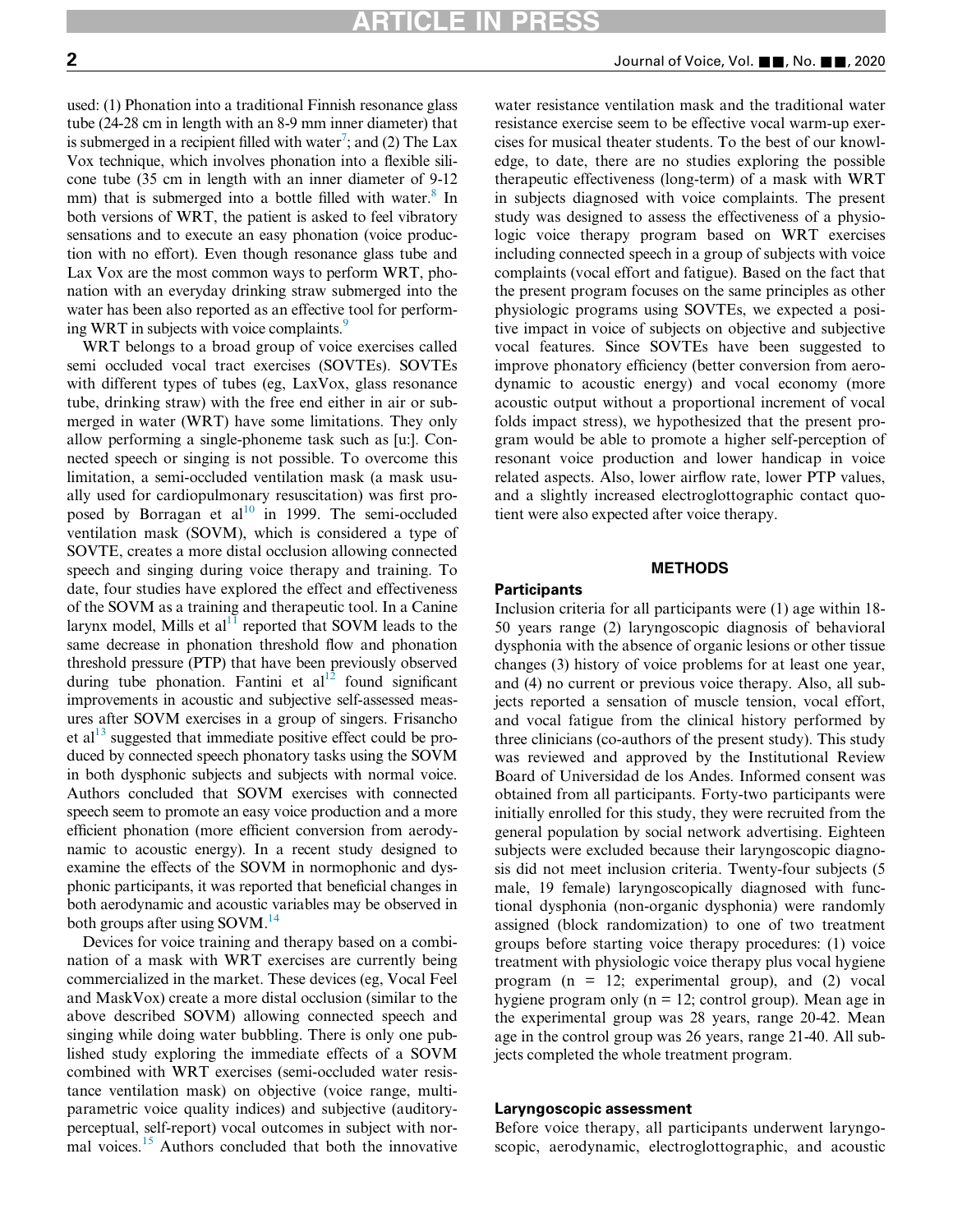CLE IN PR

assessment. They also provided a self-assessment of their voice. They were firstly asked to undergo rigid videostroboscopy (Digital tele-endoscope Olympus WA96100A; Olympus, Center Valley, PA) to confirm laryngosopic diagnosis. Laryngoscopic examinations were performed by two experienced ENT physicians who are co-authors in the present study. Topical anesthesia was used during endoscopic procedure.

#### Aerodynamic and electroglottographic assessment

Aerodynamic and electroglottographic (EGG) signals were captured simultaneously during all phonatory tasks. Aerodynamic data were collected with a Phonatory Aerodynamic System (PAS; KayPentax, model 4500, KayPENTAX, Lincoln Park, NJ). EGG data was obtained with an electroglottograph (KayPentax, model 6103, KayPENTAX, Lincoln Park, NJ). Both aerodynamic and EGG systems were connected to an interface (Computerized Speech Lab, Model 4500, KayPENTAX, Lincoln Park, NJ), which in turn was connected to a desktop computer running a [Real-Time aero](http://www.kaypentax.com/index.php?option=com_product&controller=product&Itemid=3&cid%255b%255d=63&task=pro_details) [dynamic and EGG analysis software \(KayPENTAX, Model](http://www.kaypentax.com/index.php?option=com_product&controller=product&Itemid=3&cid%255b%255d=63&task=pro_details) 6600, version 3.4, KayPENTAX, Lincoln Park, NJ). All samples were digitally recorded at a sampling rate of 22.1 KHz with 16 bits/sample quantization. Calibration of the airflow rate and pressure was performed before every recording session according to the manufacturer's instructions.

Participants from both groups were asked to engage in the same assessment phonatory task before and after treatment: repetition of the syllable [pa:] (speaking voice quality). Repetition of the syllable [pa:] was used to estimate the subglottic pressure (Psub) from the oral pressure during the occlusion of the consonant [p:]. A silicon tube inserted into the mouth was used to acquire oral pressure. Participants were asked not to touch the tube with the tongue or any other oral structure in order to prevent a blockage of the airflow. To avoid air leakage through the nose, a nose clip was used for all participants during data acquisition. Three repetitions of the phonatory task were performed by each subject. F0 was required to be the same during pre and postassessments. PTP was also obtained. Participants were asked to produce the same phonatory task that they performed to measure Psub estimated from oral pressure. They were required to produce a sequence of six syllables [pa:] at the softest possible voice without reaching whisper. All phonatory tasks were first performed by researchers for demonstration purposes, and a brief practice was conducted before obtaining voice recordings that best represented target productions. For PTP, a longer practice was performed. For both mean Psub and PTP, monitorization for a return to zero during all objective measures was performed to ensure validity.

All samples were analyzed with [Real-Time aerodynamic](http://www.kaypentax.com/index.php?option=com_product&controller=product&Itemid=3&cid%255b%255d=63&task=pro_details) [and EGG analysis software.](http://www.kaypentax.com/index.php?option=com_product&controller=product&Itemid=3&cid%255b%255d=63&task=pro_details) Criterion level of 25% from the peak to peak amplitude of the EGG signal was used for electroglottographic contact quotient  $(CQ_{EGG})$  analysis. Only the most stable sections from the middle part of the

samples were included in the EGG and aerodynamic analysis. Once the stable sections were selected, the following variables were obtained: (1) Mean EGG CQ (%) from EGG signal. Criterion level of 25% from the peak-to-peak amplitude of the EGG signal was used for CQ analysis (from the sustained vowel [a:] task). (2) Psub (cm  $H_2O$ ) estimated from the maximum peak of the oral pressure during the occlusion of the consonant [p:] in the syllable [pa:]. (3) PTP (cm  $H<sub>2</sub>O$ ) from the aerodynamic signal (from the repetition of the syllable [pa:] at the softest possible voice without reaching whisper). (4) Mean glottal airflow (L/seg) from the repetition of the syllable [pa:] at comfortable loudness.

#### Self-assessment of voice quality

Before aerodynamic, electroglottographic, and acoustic recordings, all participants were required to self-assess their voice. The perceptual assessment was performed on a 100 mm visual analogue scale. Only one perceptual variable was assessed (resonant voice quality) defined as a voice that feels easy and with the sensation of vibration on the front part of face and mouth ( $0 =$  not resonant at all,  $100 =$  very resonant). Furthermore, all participants were asked to complete the validated Spanish adaptation of the Voice Handi-cap Index (VHI-30).<sup>[16](#page-9-11)[,17](#page-9-12)</sup> VHI-30 is a self-administrated questionnaire designed to assess the voice handicap resulting from voice problems. The VHI has strong psychometric measures in terms of reliability and validity.<sup>[18](#page-9-13)</sup> It contains 30 items chosen to address the functional, physical, and emotional impact of voice problems. Each item is individually scored on a 5-point Likert scale anchored by "never" (score of 0) and "always" (score of 4). $16$ 

#### Voice therapy procedures

Voice therapy procedures were based on DoctorVox Voice Therapy Technique (DVT) described in detail in previous publications.[19,](#page-9-14)[20](#page-9-15) DVT is a technique designed to directly modify the vocal mechanism. It is a physiologic approach combining the three main subsystems involved in voice production (phonation, resonance, and breathing). It is a multidimensional, multi-level treatment strategy, and uses an integrative approach. $19$ 

The treatment period included six voice therapy sessions within 3 weeks, with a frequency of two sessions per week. Each session lasted 30 minutes. Therapy sessions were administrated by three trained clinicians. To standardize therapeutic performance, all clinicians underwent a 5-hour training period (conducted by the first author and the second author of the present study) before performing the therapy. One of the authors is a phoniatrician and experienced user of DVT. This training period included aspects related to: (1) sensory-motor learning principles applied to voice rehabilitation (eg, attentional focus, amount of practice, practice distribution, practice variability, practice schedule, target complexity, and feedback type), $^{21}$  $^{21}$  $^{21}$  (2) use of SOVTE, and (3) specific aspects related to the application of DVT method.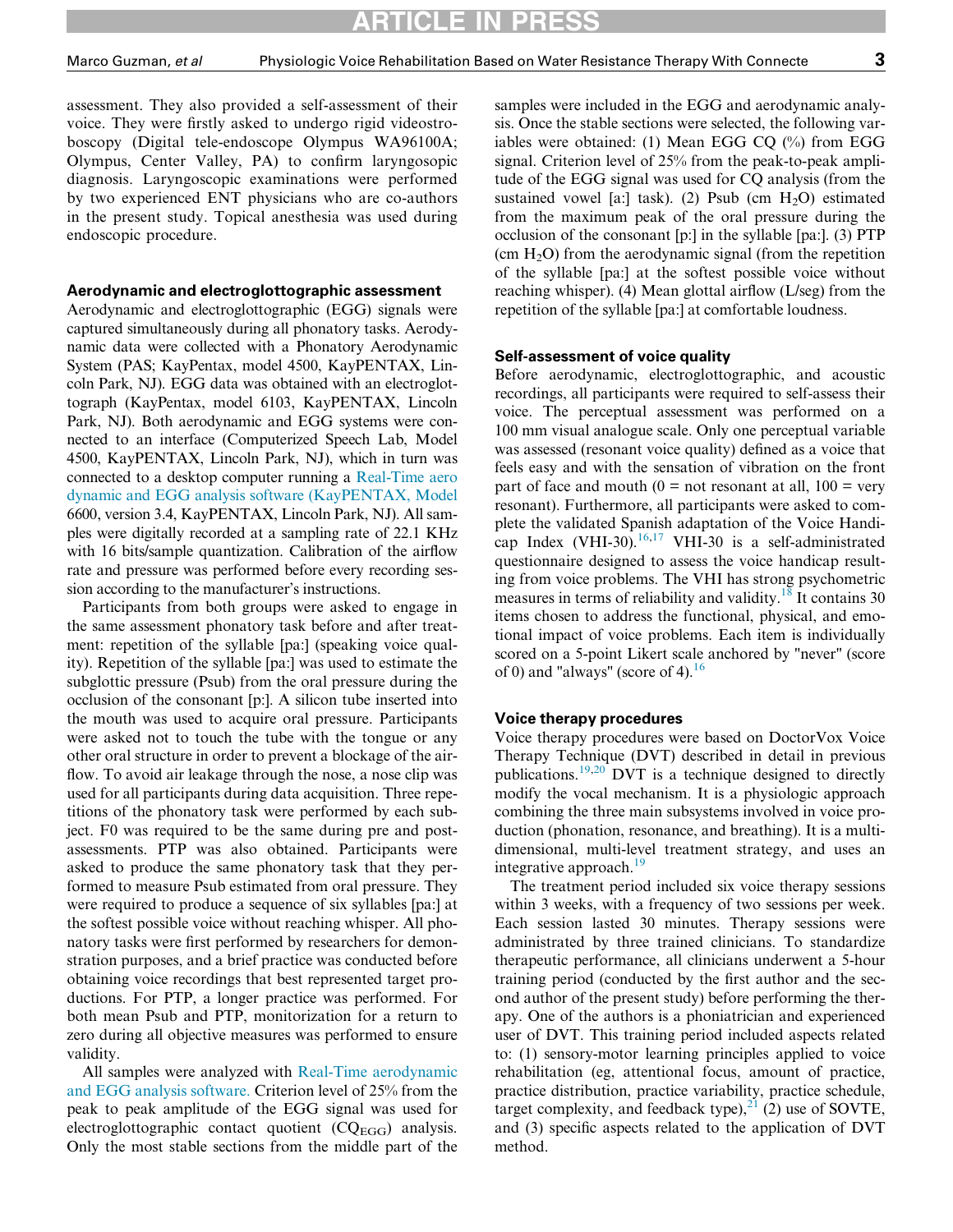<span id="page-3-1"></span><span id="page-3-0"></span>



FIGURE 1. Scheme of a subject performing WRT with vowellike phonatory tasks using the PocketVox device.

All therapy sessions for the experimental group included three sections: (1) introduction (3 minutes), during which the clinician asked about the home practice and any voice issues that might have emerged during the previous week, (2) core (24 minutes), during which the participants engaged in exercises that they had practiced during the previous week and also rehearsed new phonatory tasks planned for the session, and (3) end of practice (3 minutes), during which the clinician instructed the home practice that the patient had to perform daily until the next therapy session. The first therapy session also included instructions about vocal hygiene habits (hydration, avoidance of high loudness speech, and avoidance of laryngeal irritants) for both groups.

As for the experimental group, the therapy program consisted of a sequence including two devices used as SOVTE: (1) PocketVox only [\(Figure 1\)](#page-3-0), and 2) MaskVox mounted to the PocketVox [\(Figure 2](#page-3-1)). The silicone tube part (pocket-VOX) has been devised for a practical use with 500 cc water bottles. It has a phonation channel and an inhalation channel. The phonation channel used in voice therapy exercises is 28 cm length, its inner diameter is 9 mm and outer diameter is 12 mm. The oral mask (maskVOX) has been devised for free articulation. The oral mask has a sufficient inner space for lip and jaw movements. The edges of the mask that contacts face have two flaps. The outer flap is thin and wider in order to allow sealing during mouth opening. The inner flap is shorter and thicker for support. The outlet of the tube has been devised to fit the tube firmly. Both devices can be used together and separately when needed.

Seven phonatory tasks were also included to be performed with the two different devices. Phonatory tasks

FIGURE 2. Scheme of a subject performing WRT with connected speech phonatory tasks using the MaskVox device mounted to the PocketVox.

included: (1) sustained vowels, (2) ascending and descending glissandos throughout a comfortable vocal range, (3) intensity and pitch accents, (4) counting numbers, (5) text reading, (6) talking, (7) singing the song "happy birthday", and (8) speech prosody. Water depth ranged from 2 to 4 cm of H2O. These phonatory tasks, water depths and SOVTEs were sequentially included in the treatment period during the six sessions as presented in [Table 1.](#page-4-0)

A specific number of trials for each phonatory task or exercise was not required in sessions. Participants were asked to perform exercises and phonatory tasks until they reached an appropriate execution (ie, finding the primal sound, having vibratory sensations and feeling the ease of phonation). Appropriate execution was controlled by experimenters and self-controlled by participants. Before and during practice, the clinicians provided individual demonstrations and verbal descriptions of each phonatory task.

For a home exercise program, the subjects took the devices home and were required to complete, 6-8 times daily and during 5-10 minutes each time, the same exercises they practiced during each session. At the end of each session, the subjects were given, on a paper sheet, detailed instructions for their home exercise program. The instructions included all phonatory tasks learned during the session. To monitor patient compliance, a WhatsApp (WhatsApp Inc. Menlo Park, CA) message was sent daily to each participant. However, data on compliance across participants were not gathered in the present study.

The first therapy session also included instructions about vocal hygiene (hydration, avoidance of high loudness speech, and avoidance of laryngeal irritants) for both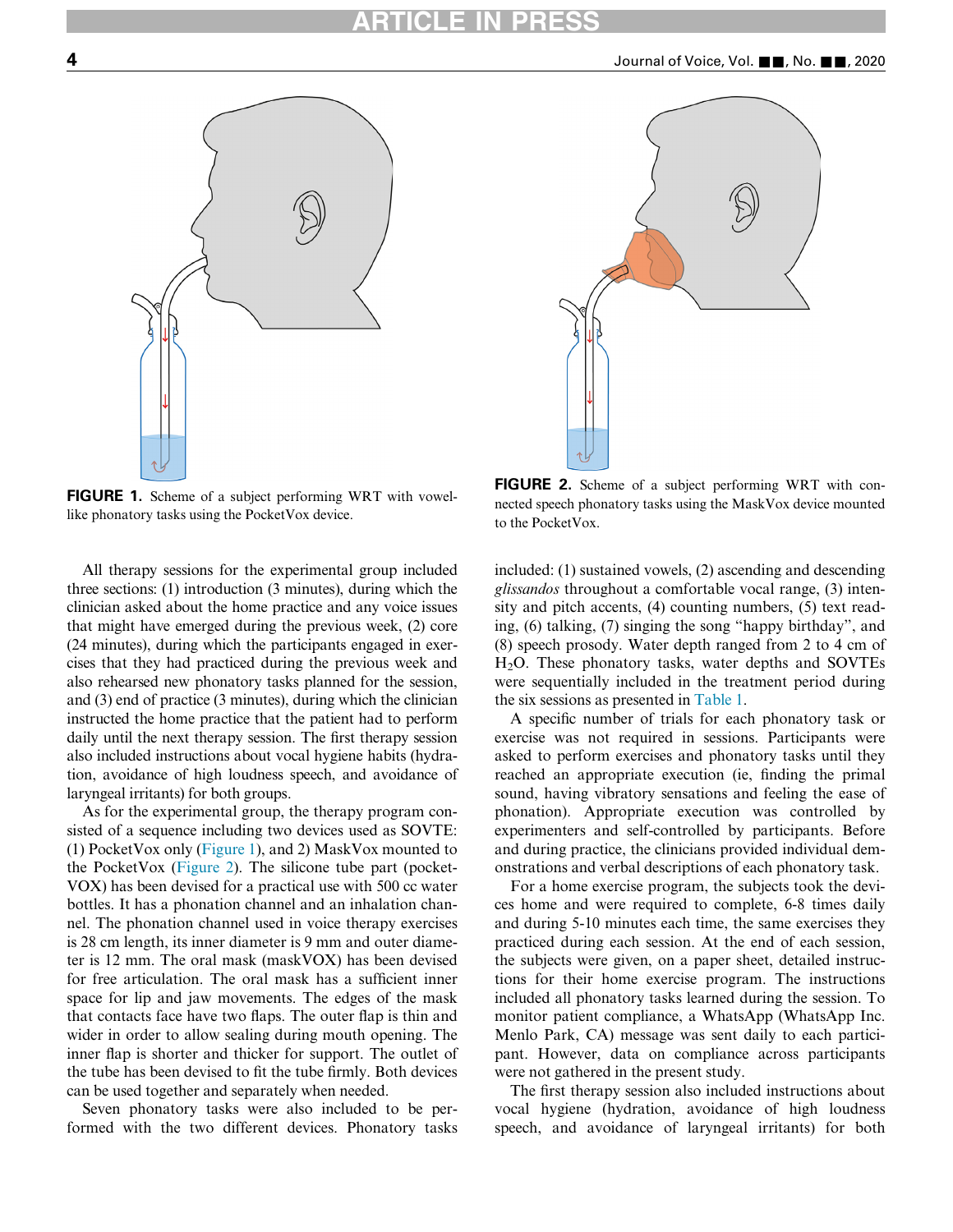<span id="page-4-0"></span>TABLE 1.

| ╸ |  |  |  |
|---|--|--|--|
|   |  |  |  |

| <b>Session Number</b> | <b>Exercises</b> | <b>Phonatory Tasks</b>                                        |  |  |
|-----------------------|------------------|---------------------------------------------------------------|--|--|
| 1                     | PocketVox (4 cm) | Exploration producing voiceless bubbles.                      |  |  |
|                       | PocketVox (4 cm) | Primal sound (Shwa) with sustained vowel at comfortable pitch |  |  |
| $\overline{2}$        | PocketVox (4 cm) | Sustained vowel /u/ at comfortable pitch                      |  |  |
|                       | MaskVox (2 cm)   | Ascending and descending glissandos                           |  |  |
|                       |                  | Sustained vowel/u/ at comfortable pitch                       |  |  |
|                       |                  | Sustained vowel /a/ at comfortable pitch                      |  |  |
|                       |                  | Sustained vowel /i/ at comfortable pitch                      |  |  |
|                       |                  | Ascending and descending glissandos                           |  |  |
| 3                     | PocketVox (4 cm) | Ascending and descending glissandos                           |  |  |
|                       | MaskVox (2 cm)   | Pitch and loudness accents                                    |  |  |
|                       |                  | Ascending and descending glissandos                           |  |  |
|                       |                  | Pitch and loudness accents                                    |  |  |
|                       |                  | Counting from 1 to 10                                         |  |  |
| 4                     | MaskVox (3 cm)   | Ascending and descending glissandos                           |  |  |
|                       |                  | Pitch and loudness accents                                    |  |  |
|                       |                  | Counting from 1 to 10                                         |  |  |
|                       |                  | Connected speech (talking)                                    |  |  |
|                       |                  | <b>Text reading</b>                                           |  |  |
| 5                     | MaskVox (4 cm)   | Ascending and descending glissandos                           |  |  |
|                       |                  | Pitch and loudness accents                                    |  |  |
|                       |                  | Connected speech (talking)                                    |  |  |
|                       |                  | <b>Sing Happy Birthday</b>                                    |  |  |
|                       |                  | <b>Text reading</b>                                           |  |  |
| 6                     | MaskVox (4 cm)   | Ascending and descending glissandos                           |  |  |
|                       |                  | Pitch and loudness accents                                    |  |  |
|                       |                  | Connected speech (talking)                                    |  |  |
|                       |                  | Sing Happy Birthday                                           |  |  |
|                       |                  | <b>Text reading</b>                                           |  |  |

groups. Although the content of the hygiene program was targeted to each individual in both control and experimental groups, general recommendations included (1) Hydration habits: sufficient intake of water (2 L of water approximately), increasing water intake with perspiration, decreasing dehydrating beverages, decreasing consumption of non-essential diuretics; (2) Control of exogenous inflammation: behavioral LPR precautions, reducing or quitting smoking, and avoidance of chemical exposures; (3) Control of high vocal folds impact stress: control of background noise, avoidance of loud speech during therapy sessions, avoidance of uncontrolled yelling and screaming. Vocal hygiene recommendations were provided and explained in detail for both groups just once (at the first session). This session was the only treatment session for the control group.

### Post-therapy assessment

Once the six-session voice therapy period was completed, all participants in both groups underwent the same assessment procedure they underwent for the pre-therapy assessment. The procedure included aerodynamics, EGG, and selfassessment of voice. Post testing was performed 1 week after completion of voice therapy.

#### Statistical analysis

Data were statistically analyzed and plotted with R (R Core Team, 2019). Effects for all variables of interest were inspected by means of mixed-factor  $2 \times 2$  ANOVAs conducted on each one of the selected dependent variables: CQEGG, Psub, PTP, Glottal airflow, Resonant Voice Quality, and VHI (Total, Physical, Emotional, and Functional). Group (Experimental/Control) and Measure (Pre/Post) were the between-factor and the within-factor respectively in each test. Values for subjective measures were acquired for all participants both in Pre-measure and Post-measure in both groups. However, data for objective variables were not complete, since four participants could not attend their corresponding Post assessments. At the time of conducting the experiment, widespread long-lasting social riots made this unfeasible. Because of the small sample size no reliable missing data imputation could be conducted to estimate missing values. Thus, ANOVAs were implemented on samples with different sizes. Between-group initial equivalence was inspected, with all dependent variables complying except for Psub ( $P = 0.004$ , with a barely complying value for PTP:  $P = 0.056$ . Follow-up analyses reported for VHI scores were implemented by conducting paired Wilcoxon tests (comparing Pre and Post measures) and implementing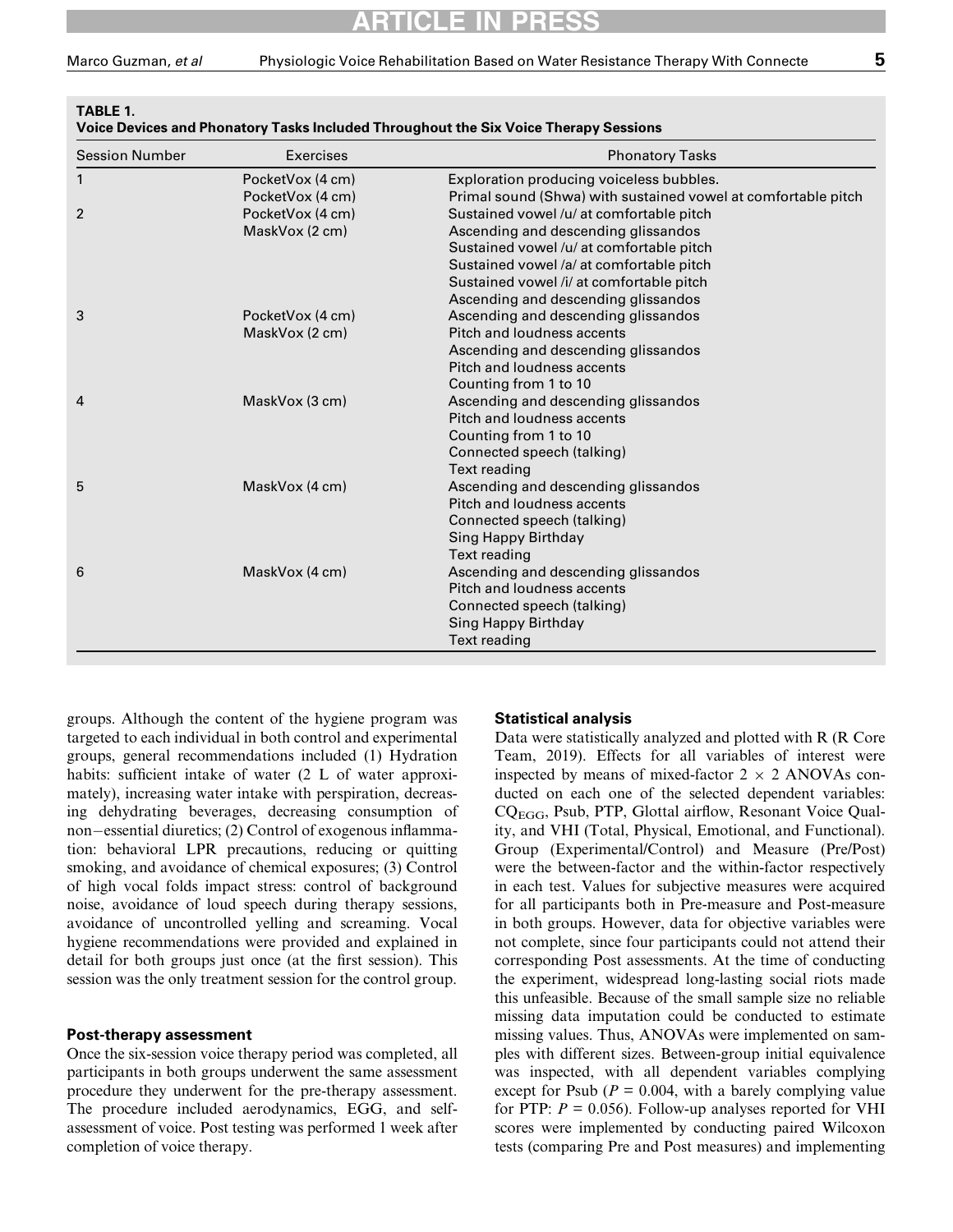Benjamini-Hochberg's P values correction considering 8 contrasts, so as to control for family-wise error. 95% confident intervals for the pseudomedian are also provided for a more robust interpretation of effects. Because of the presence of a within-group independent variable, Generalized Eta Squared is provided as an effect size measure. Finally, Spearman rank-correlation tests between Resonance Voice Quality and VHI measures were conducted. No P values are provided for these tests, discussions being based on correlation coefficients as indicators of underlying effect sizes.

#### RESULTS

#### Instrumented variables

[Figure 3](#page-5-0) shows the results for aerodynamic and EGG variables. Only significant Group main effects were observed: Psub (F(1,18) = 15.31, P= 0.001, GES = 0.36)) and PTP (F  $(1,18) = 6.15$ ,  $P = 0.02$ , GES = 0.19). Since no significant Pre/Post differences were observed in either group, these main effects reveal both non-manipulated between-group baseline differences and no differential effects of treatment for the experimental condition. Possible consequences are addressed in the discussion section below.

#### Perceptual variables

<span id="page-5-0"></span>[Table 2](#page-6-0) shows descriptive statistic for perceptual variables. [Figure 4](#page-6-1) shows the results for VHI subscales and total score. A significant interaction was found for VHI Physical: F  $(1,22) = 9.77$ ,  $P = 0.004$ , GES = 0.07. This interaction was driven by a significant Pre/Post difference for Experimental

group (V = 77,  $P = 0.025$ , 95% CI 7, 13) and a nonsignificant difference for Control Group. A Measure main effect was also observed for VHI Total:  $F(1,22) = 9.34$ ,  $P = 0.005$ , GES = 0.06), with no Pre/Post statistical differences in either group.

[Figure 5](#page-7-0) shows the results for self-perceived Resonant Voice Quality. A significant Measure effect main effect was observed for Resonant Voice Quality ( $F(1,22) = 23.17$ ,  $P \le$  $0.001$ , GES =  $0.26$ ). Pre/Post differences in each group were inspected by means of Wicolxon paired-sample tests. Results were significant both for the experimental group ( $V = 4.5$ ,  $P = 0.007, 95\% \text{ CI} - 50.50, -13)$  and Control group (V = 10,  $P = 0.04, 95\% \text{ CI} - 36, -0.49$ . However, the effect is stronger for experimental group, as expressed by  $P$  values.

Finally, the correlation between Self-perceived Resonant Voice Quality and VHI measures was inspected by means of Spearman rank correlation tests, considering all values for all subjects (ie, Pre and Post values,  $n = 48$ ). Coefficients showed negative correlations with all VHI variables:  $-0.49$  for Functional,  $-0.50$  for Emotional,  $-0.74$  for Physical, and  $-0.67$ for Total score. Thus, coefficients reveal a strong negative association between Self-perceived Resonant Voice Quality and Physical subscale and Total score (around  $-0.7$ ) and a milder one for the other two VHI measures (around  $-0.5$ ).

#### **DISCUSSION**

This randomized controlled trial assessed the effectiveness of a physiologic voice therapy program based on WRT exercises including connected speech, observing a group of subjects with voice complaints (vocal effort and vocal



FIGURE 3. Mean plots for objective variables. Error bars represent 95% CI.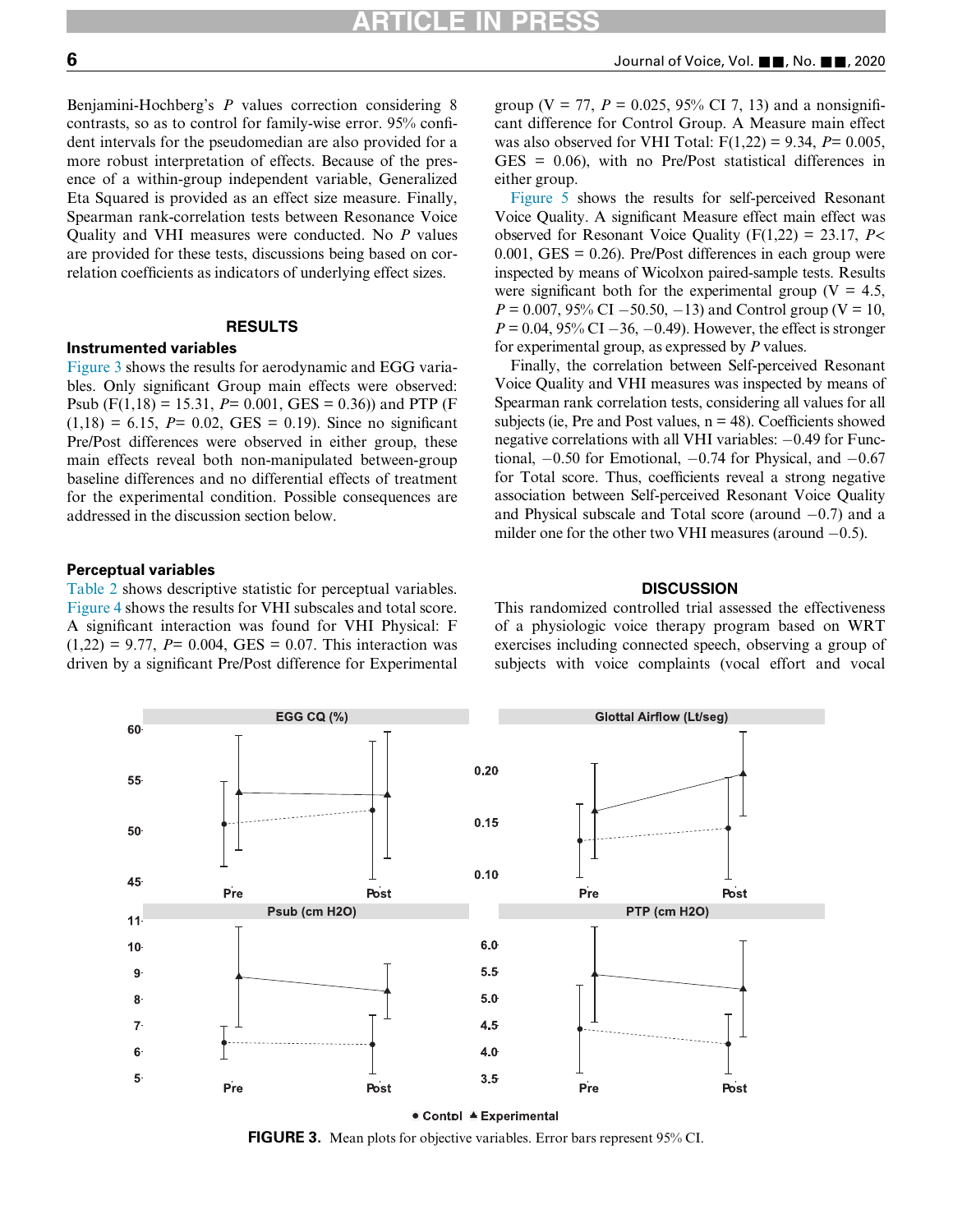<span id="page-6-1"></span>

FIGURE 4. Mean plots for VHI total and sub-scores. Error bars represent 95% CI.

<span id="page-6-0"></span>

| TABLE 2.<br><b>Descriptive Statistics for Perceptual Variables</b> |              |         |       |       |  |  |  |
|--------------------------------------------------------------------|--------------|---------|-------|-------|--|--|--|
| Variable                                                           | Group        | Measure | Mean  | SD    |  |  |  |
| <b>VHI Total</b>                                                   | Control      | Pre     | 38.08 | 19.21 |  |  |  |
|                                                                    |              | Post    | 32.83 | 19.68 |  |  |  |
|                                                                    | Experimental | Pre     | 41.50 | 13.96 |  |  |  |
|                                                                    |              | Post    | 28.25 | 15.90 |  |  |  |
| <b>VHI Physical</b>                                                | Control      | Pre     | 18.25 | 8.07  |  |  |  |
|                                                                    |              | Post    | 16.33 | 8.62  |  |  |  |
|                                                                    | Experimental | Pre     | 18.92 | 5.82  |  |  |  |
|                                                                    |              | Post    | 9.08  | 6.58  |  |  |  |
| <b>VHI Functional</b>                                              | Control      | Pre     | 11.83 | 6.45  |  |  |  |
|                                                                    |              | Post    | 10.33 | 6.83  |  |  |  |
|                                                                    | Experimental | Pre     | 13.00 | 5.20  |  |  |  |
|                                                                    |              | Post    | 12.92 | 5.98  |  |  |  |
| <b>VHI Emotional</b>                                               | Control      | Pre     | 8.00  | 6.54  |  |  |  |
|                                                                    |              | Post    | 6.17  | 5.77  |  |  |  |
|                                                                    | Experimental | Pre     | 9.58  | 6.75  |  |  |  |
|                                                                    |              | Post    | 6.25  | 6.38  |  |  |  |
| <b>Resonant Voice Quality (mm)</b>                                 | Control      | Pre     | 42.08 | 21.96 |  |  |  |
|                                                                    |              | Post    | 59.17 | 23.64 |  |  |  |
|                                                                    | Experimental | Pre     | 38.92 | 23.65 |  |  |  |
|                                                                    |              | Post    | 71.75 | 17.04 |  |  |  |

fatigue). Results seem to support the role of the present therapy protocol in voice treatment as a potentially effective treatment for subjects with functional voice disorders. Data showed significant improvements for the self-assessed outcome physical subscale of VHI, revealing that patients from the experimental group reported a significant decrease in

voice physical complaints after a 3-week treatment period (six sessions in total). In addition, a significant increment was observed for self-assessed resonant voice. No significant changes were revealed for instrumented variables. Specific hypotheses about instrumented measures were not supported by our data in the present study.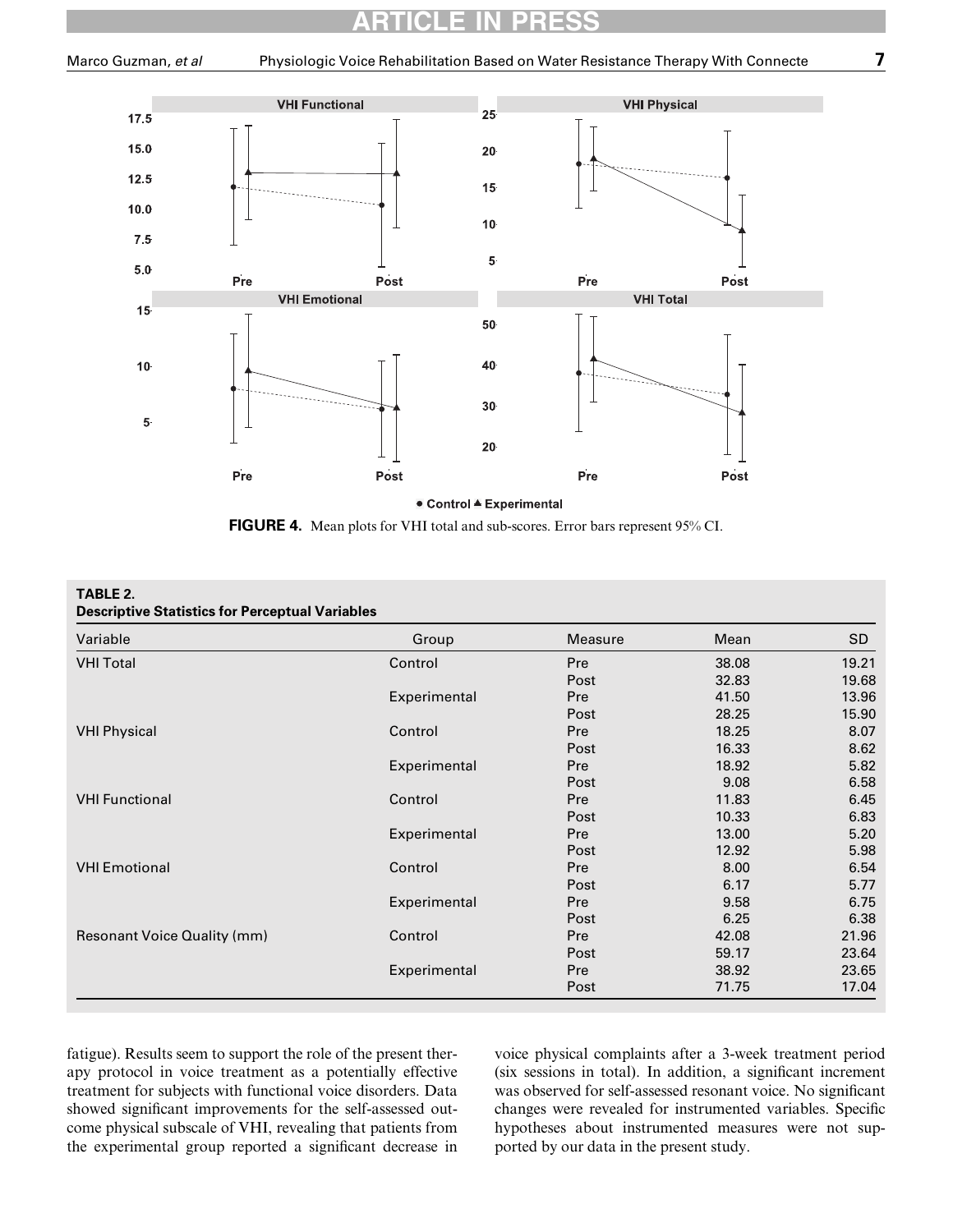<span id="page-7-0"></span>

FIGURE 5. Mean plots for self-perceived resonant voice. Error bars represent 95% CI.

### Instrumental variables

Since instrumented variables were, on average, within normal range before voice therapy for both groups, it seems natural that values remained mostly unaltered or just slightly changed after voice therapy, as was the case in our study (no significant pre-post differences). Recall that the main complaint of the recruited participants was the sensation of vocal fatigue, vocal effort, and vocal tract discomfort in general. As recently defined by Hunter et al,  $^{22}$  $^{22}$  $^{22}$  vocal effort is the perceived exertion of a vocalist's response (vocal demand response) to a perceived communication scenario (vocal demand). Previous definitions of vocal effort have emphasized that it is a perceptual phenomenon (not a physiological phenomenon) experienced by the speaker and not the listener. $^{23,24}$  $^{23,24}$  $^{23,24}$  $^{23,24}$ 

#### Perceptual variables

The vocal effort is usually described by subjects as a physical perception of exertion and work associated with voice production, it is by definition measured via self-report.<sup>[20](#page-9-15)</sup> Results from VHI total, VHI physical subscale, and self-perceived resonant voice therapy could reflect an important reduction of vocal effort among participants from experimental group in the present study. According to Verdolini et al, $^{25}$  $^{25}$  $^{25}$  a self-perceived resonant voice includes not only vibratory sensations on the front part of face and mouth, but also the sensation of an easy (effortless) phonation. As matter of fact, since a pressed voice production is also capable to produce vibratory sensations (with high perceived phonatory effort), the ease of phonation possibly constitutes the most relevant aspect of resonant voice in voice rehabilitation. VHI includes three subscales, being one of them the physical subscale which is related to the degree of physical vocal discomfort (eg, "I use a great deal of effort to speak,"

"I feel as though I have to strain to produce voice," "my voice sounds creaky and dry," my voice "gives out" on me in the middle of speaking"). A significant reduction in the physical subscale of VHI for the experimental group was reported when comparing pre-post conditions in the present study. No significant differences were found for the other two subscales (functional and emotional). This could be interpreted that the main improvement caused by WRT was the reduction of physical discomfort related to voice production. A previous study measuring the effectiveness of WRT also reported a significant reduction not only in total VHI but also in the physical subscale.<sup>[9](#page-9-4)</sup> Interestingly, correlation analysis from our data showed a strong negative correlation between self-perceived voice and VHI physical score. This association has also been previously reported.<sup>[9](#page-9-4)</sup>

Reduction of VHI physical score and increase on the selfperceived resonant voice in our findings could have an association not only with the perceived vocal effort but also with the perceptual part of vocal fatigue. A universally accepted definition of vocal fatigue is currently lacking. However, the most current definition of this term was provided by Hunter et al. $^{22}$  $^{22}$  $^{22}$  According to these authors, vocal fatigue is a quantifiable decline in function (performance or perceptual) that influences vocal task performance and is individual-specific. Previous studies underscore the perceptual subjective aspects of vocal fatigue such as a feeling of localized tiredness and a weak voice after a period of vocal use that involves a set of symptoms during or after phonation.[26](#page-9-21) These symptoms are detected by self-perception of effort from prolonged vocal use and improve with vocal rest.26−[28](#page-9-21) Because vocal fatigue can occur despite a normalappearing larynx and a normal-sounding voice, the voice user's report of increased effort with continued voice use and alleviation of symptoms after resting is commonly the only element to diagnose vocal fatigue.<sup>[28](#page-9-22)</sup> In the present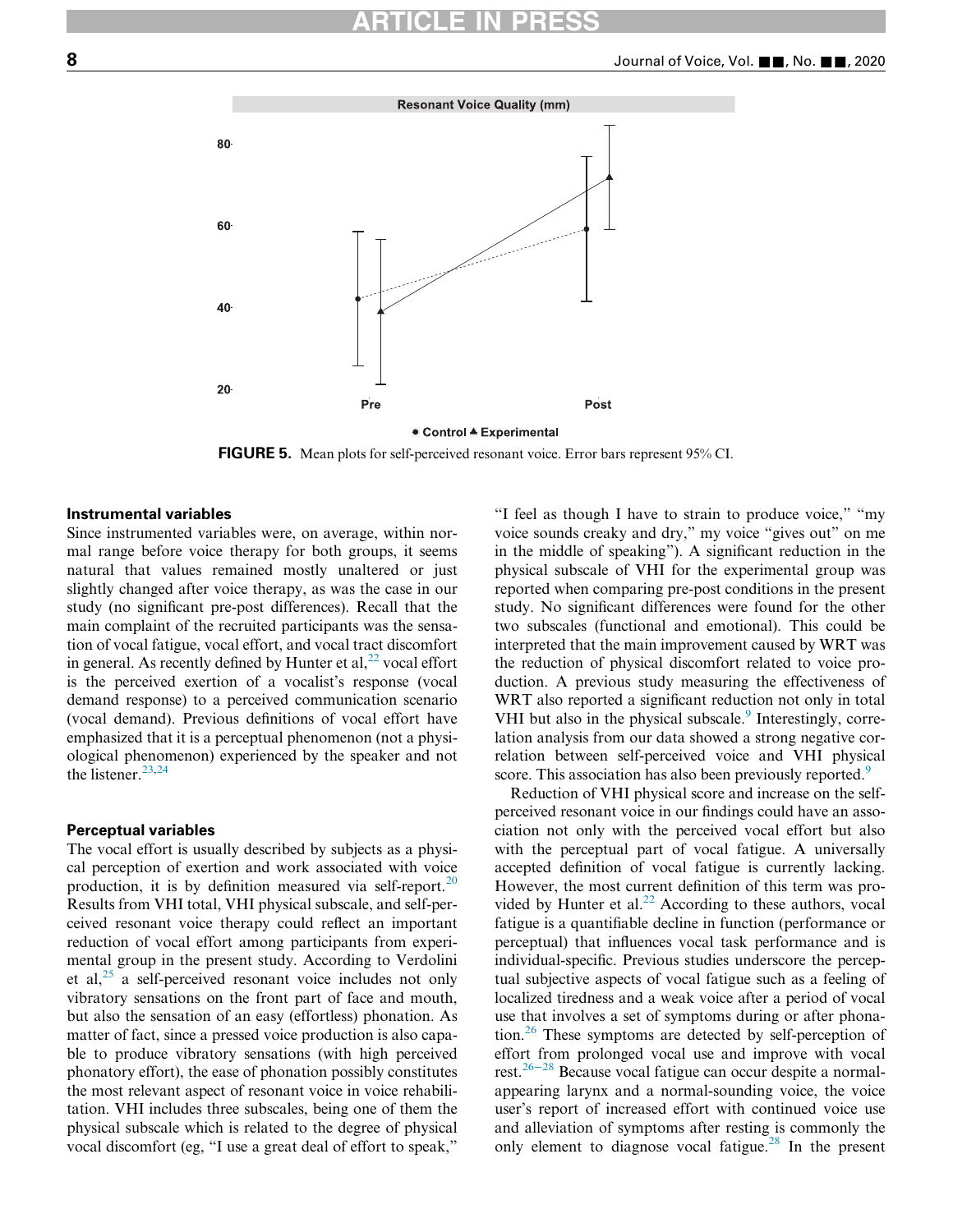study, laryngoscopic assessment previous to voice therapy showed an absence of organic lesions or other tissue changes for all participants.

The positive treatment effects on perceptual variables observed in this research are consistent with results previously reported by Guzman et  $al^9$  $al^9$  who used a comparable research design to assess the efficacy of WRT and tube phonation with the free end in the air. The authors reported significant improvements for both groups when pre- and postvoice therapy conditions were compared, for the total score of VHI (decrease) and self-perception of resonant voice (increase). Similarly, in a recent study designed to assess the effectiveness of a physiologic voice therapy program based on different SOVTE in subjects with behavioral dysphonia, results revealed significant lowering after therapy for VHI, Voice Symptom Severity Scale (VoiSS), and Vocal Tract Discomfort Scale (VTDS). Data also showed a significant improvement (increase) in the visual analogue scale assessing the self-perceived resonant voice after eight weeks of voice therapy.<sup>[29](#page-9-23)</sup>

An important number of previous voice therapy studies have also reported positive effects on VHI scores after physiologic programs for voice rehabilitation.[30](#page-9-24)−<sup>36</sup> Two studies conducted with elderly subjects obtained positive outcomes in VHI after voice therapy with VFE.<sup>[32,](#page-9-25) [33](#page-9-26)</sup> VFE also has been shown to be an effective therapeutical tool for teachers with voice complaints $31$  and subjects diagnosed with behavioral dysphonia.[34](#page-9-28) In both studies, the total VHI score decreased. Also, studies have reported improvement in VHI scores after treatment with resonant voice therapy. $30,36$  $30,36$  $30,36$  Similar results from Resonant Voice Therapy were shown by Chen et al<sup>[30](#page-9-24)</sup> in a group of female teachers with voice disorders. Also, in a study designed to compare the effectiveness of VFE and a rehabilitation program based on phonation into a thin straw (stirring straw), findings showed a significant reduction of the VHI total score after treatment for both groups. $35$ 

#### Water bubbling and massage-like sensation

<span id="page-8-3"></span><span id="page-8-2"></span><span id="page-8-1"></span><span id="page-8-0"></span>The present voice treatment protocol was based on WRT. Specifically, the therapy program consisted of a sequence of several phonatory tasks including two devices used as SOVTE: (1) PocketVox and (2) MaskVox. Water bubbling produced during WRT voice exercises has been linked to a massage-like effect due to the oscillation in oral pressure (Poral) caused by bubbles during phonation.<sup>[36](#page-9-29)–40</sup> Patients usually report that water bubbling positively impacts their voice production because of the relaxing effect in both laryngeal and pharyngeal areas. $39,41$  $39,41$  A massage-like effect with the reduction of muscle hypertension could be desirable in patients with voice complaints, especially in subjects reporting vocal fatigue and vocal effort. Previous data have shown improvement in muscle relaxation sensation in subjects diagnosed with functional dysphonia immediately after voice exercises with WRT and after 1 week of home prac-tice.<sup>[42](#page-9-33)</sup> Since our main findings were observed on subjective

variables (decrease in sensations associated with phonatory effort), it seems likely that relaxing sensations attributed to the water bubbling positively contribute to the increased self-perceived resonant voice (including easy of phonation) and the decrease in VHI physical score. Water bubbling constitutes a good source of sensory stimulation for subjects with voice complaints, especially for those reporting sensations of vocal effort and vocal fatigue. Paes et  $al<sup>43</sup>$  $al<sup>43</sup>$  $al<sup>43</sup>$  studied the immediate effects of WRT on teachers with voice complaints. Significantly greater phonatory comfort after the exercises were reported.

WRT could be a useful tool for voice rehabilitation not only because of the presence of water bubbling but also because of the increased airflow resistance linked to the degree of tube submersion into water. $44$  The resistance opposed by semi-occlusions creates an increased Poral, which in turn, causes a compensatory increment of subglottic pressure (Psub) in order to maintain phonation and overcome resistance by the water. $44,45$  $44,45$  Maxfield et al<sup>46</sup> ranked 13 semi-occluded postures according to intraoral pressure levels. Semi-occlusion showing the highest level of Poral was phonation into a tube submerged in water (compared to phonation into a tube in the air and other SOVTE).<sup>[46](#page-9-37)</sup> When the depth of immersion gradually increases throughout the therapy sessions (as occurred in the present study using MaskVox) while keeping an easy voice production (effortless) and feeling the massage-like sensation, WRT could constitute an appropriate tool for voice training. Both the proper sensory stimulation and the increasing resistance possibly promote a change in the voice production pattern contributing to an increased vocal economy<sup>[47](#page-9-38)</sup> and a reduction in vocal fatigue.

#### **CONCLUSION**

Physiologic voice therapy based on WRT exercises including connected speech seems to be an effective tool to improve voice in subjects diagnosed with voice complaints. Apparently, changes are more prone to occur in perceptual variables related to the physical discomfort associated with voice production. A reduction in phonatory effort and perceptual aspects of vocal fatigue are the main improvements.

### SUPPLEMENTARY DATA

Supplementary data related to this article can be found online at [doi:10.1016/j.jvoice.2020.12.022](https://doi.org/10.1016/j.jvoice.2020.12.022).

#### **REFERENCES**

- 1. Stemple JC. [Voice Therapy: Clinical Studies](http://refhub.elsevier.com/S0892-1997(20)30482-3/sbref0001). San Diego, CA: Singular [Publishing Group; 2000.](http://refhub.elsevier.com/S0892-1997(20)30482-3/sbref0001)
- 2. Stemple J, Graze L, Klaben B. [Clinical Voice Pathology: Theory and](http://refhub.elsevier.com/S0892-1997(20)30482-3/sbref0002) Management[. San Diego, CA: Singular Publishing Group; 2000. \(Ter](http://refhub.elsevier.com/S0892-1997(20)30482-3/sbref0002)[cera ed.\).](http://refhub.elsevier.com/S0892-1997(20)30482-3/sbref0002)
- 3. [Thomas L, Stemple J. Voice therapy: does science support the art?](http://refhub.elsevier.com/S0892-1997(20)30482-3/sbref0003) [Commun Disord Rev](http://refhub.elsevier.com/S0892-1997(20)30482-3/sbref0003). 2007;1:49–77.
- 4. Kotby N. [The Accent Method of Voice Therapy](http://refhub.elsevier.com/S0892-1997(20)30482-3/sbref0004). San Diego, CA: Sin[gular Publishing; 1995.](http://refhub.elsevier.com/S0892-1997(20)30482-3/sbref0004)